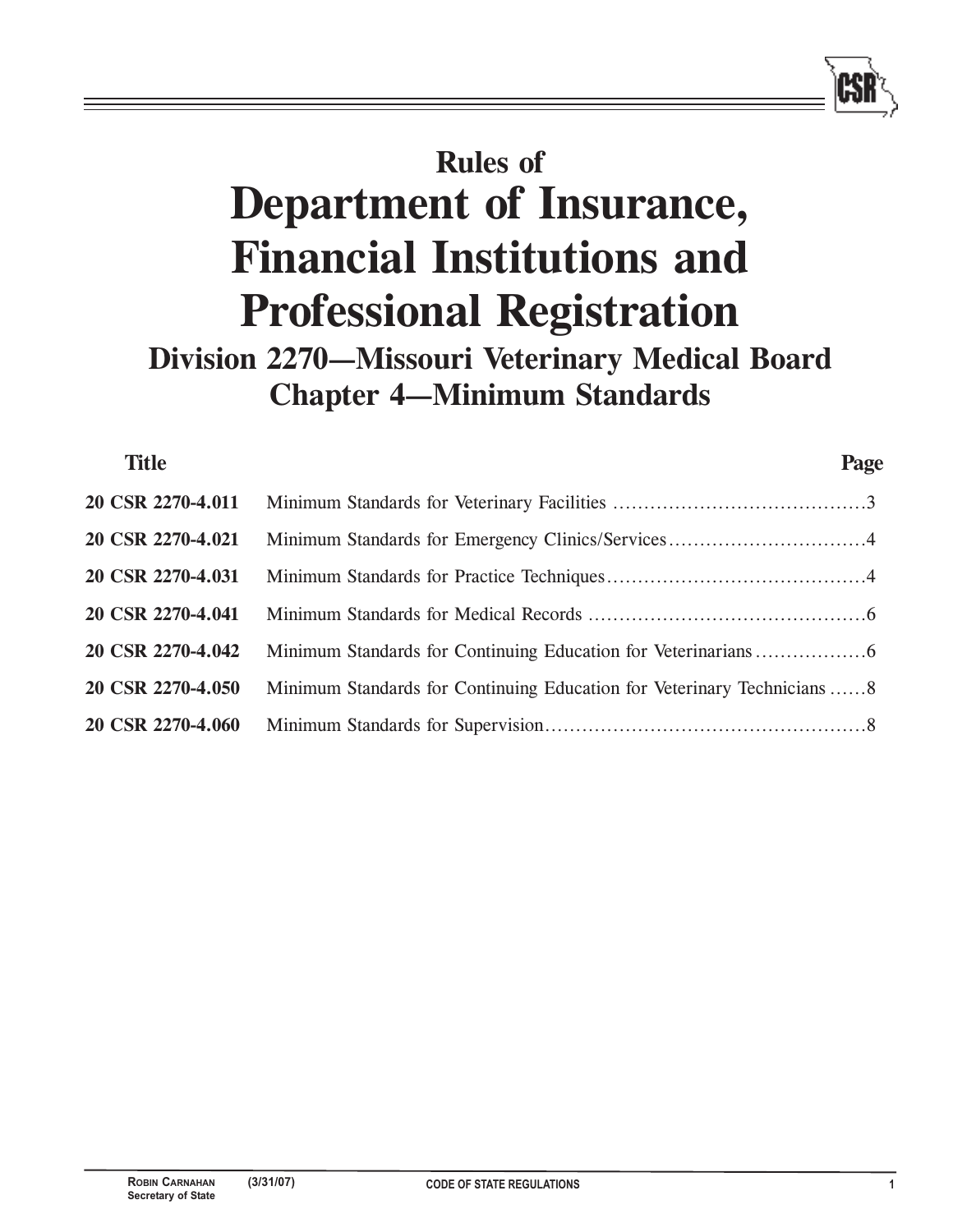

## **Title 20—DEPARTMENT OF INSURANCE, FINANCIAL INSTITUTIONS AND PROFESSIONAL REGISTRATION Division 2270—Missouri Veterinary Medical Board Chapter 4—Minimum Standards**

#### **20 CSR 2270-4.011 Minimum Standards for Veterinary Facilities**

*PURPOSE: This rule defines the minimum standards for veterinary hospitals and clinics, central hospitals, satellite out-patient or mobile small animal clinics and large animal mobile clinics.* 

(1) All permitted facilities where veterinary medicine is being practiced, and all instruments, apparatus and apparel used in connection with the practice of veterinary medicine, shall be kept clean and sanitary at all times and shall conform to the minimum standards specified for different types of facilities. The ownership of the veterinary practice shall conform in all ways to the requirements of section 340.226, RSMo. Additionally, all permitted facilities shall have:

(A) An adequate library of textbooks or current journals;

(B) Proper storage and environmental control for all medicines and biologics based on the manufacturer's recommendations;

(C) Appropriate current licenses and permits conspicuously displayed; and

(D) Properly maintained records.

## (2) Veterinary Hospitals or Clinics.

(A) Exterior.

1. Legible sign.

2. Facility clean and in good repair.

3. Grounds clean and well maintained.

(B) Interior.

1. Indoor lighting for halls, wards, reception areas, examining and surgical rooms shall be adequate for the intended purpose. All surgical rooms shall be provided with emergency lighting.

2. Hot and cold running water.

3. A reception area and office, or a combination of the two (2).

4 An examination room separate from other areas of the facility and of sufficient size to accommodate the doctor, assistant, patient and client.

5. A designated surgery room(s) not accessible to the general public.

6. Facility permit conspicuously displayed.

7. Veterinary license and veterinary technician registration conspicuously displayed.

(C) Housing. In those veterinary hospitals and clinics where animals are retained for treatment or hospitalization, the following shall be provided:

1. Separate compartments of adequate size, one for each animal, maintained in a sanitary manner;

2. Facilities allowing for the effective separation of contagious and noncontagious cases;

3. Exercise areas which provide and allow effective separation of animals and their waste products. Where animals are kept in clinics for twenty-four (24) hours or more, walking the animal meets this requirement. The exercise areas are to be kept clean; and

4. An animal identification system.

(D) Practice Management.

1. Veterinary facilities shall maintain a sanitary environment to avoid sources and transmission of infection. This is to include the proper routine disposal of waste materials and proper sterilization or sanitation of all equipment used in diagnosis or treatment.

2. Fire precautions shall meet the requirements of local and state fire prevention codes.

3. The temperature and ventilation of the facility shall be maintained so as to assure the reasonable comfort of all patients.

4. The veterinary facility must have the capacity to render adequate diagnostic radiological services, either in the hospital or clinic or through other commercial facilities. If radiological services are provided through other commercial facilities, a written agreement to provide these services must exist. Radiological procedures shall be in accordance with federal and state public health standards.

5. Laboratory and pharmaceutical facilities must be available either in the hospital or clinic or through commercial facilities.

6. Sanitary methods for the disposal of deceased animals shall be provided and maintained. Where the owner of a deceased animal has not given the veterinarian authorization to dispose of his/her animal, the veterinarian shall be required to comply with section 340.288, RSMo.

(E) Equipment Requirements.

1. Sterilization of all appropriate equipment is required.

2. A library of textbooks or current journals shall be available on the premises for ready reference.

3. Anesthetic equipment appropriate for the level of surgery performed will be available at all times.

4. Oxygen equipment will be available at all times.

5. Surgeons and assistants shall wear clean attire and sterile gloves for any clean and sterile procedures.

6. Surgical packs shall be used and properly sterilized for all accepted sterile surgical procedures. Surgical packs include drapes, gloves, sponges and proper instrumentation.

7. Examination and treatment rooms shall be equipped with waste receptacles, disposable towels and examination tables with impervious surfaces.

8. Proper storage and environmental control will be available for all medicines and biologics based on the manufacturer's recommendations.

9. All waste receptacles, other than those in areas where animals will not be housed, treated or examined, will be lined with plastic or made of an impervious material (rubber/plastic) that is easily sanitized.

(3) Central hospital shall meet the same minimum standards as a veterinary hospital or clinic and shall also provide on premises twenty-four (24)-hour nursing care, specialty consultation on a permanent or on-call basis and be capable of rendering the following major medical and surgical services:

(A) Intensive care unit;

- (B) Laboratory facilities;
- (C) Radiological services;
- (D) Cardiac monitoring; and
- (E) Positive ventilation gas anesthesia.

(4) Satellite or Out-Patient Clinic.

(A) These clinics shall be owned by or associated with a permitted full-service veterinary hospital or clinic or a central hospital.

(B) At a minimum, these clinics shall have—

1. Hot and cold running water;

2. A one hundred ten (110) volt power source for diagnostic equipment;

3. A collection tank for disposal of waste material;

4. Adequate lighting;

5. Table tops and counter tops, such as formica or stainless steel, which can be cleaned and disinfected;

6. Floor coverings which can be cleaned and disinfected;

7. Adequate heating, cooling and ventilation;

8. All necessary equipment compatible with the services rendered; and

9. Separate compartments when it is necessary to hold animals.

(C) These clinics also shall comply with the sanitary and sterilization provisions of 4 CSR 270-4.011(2).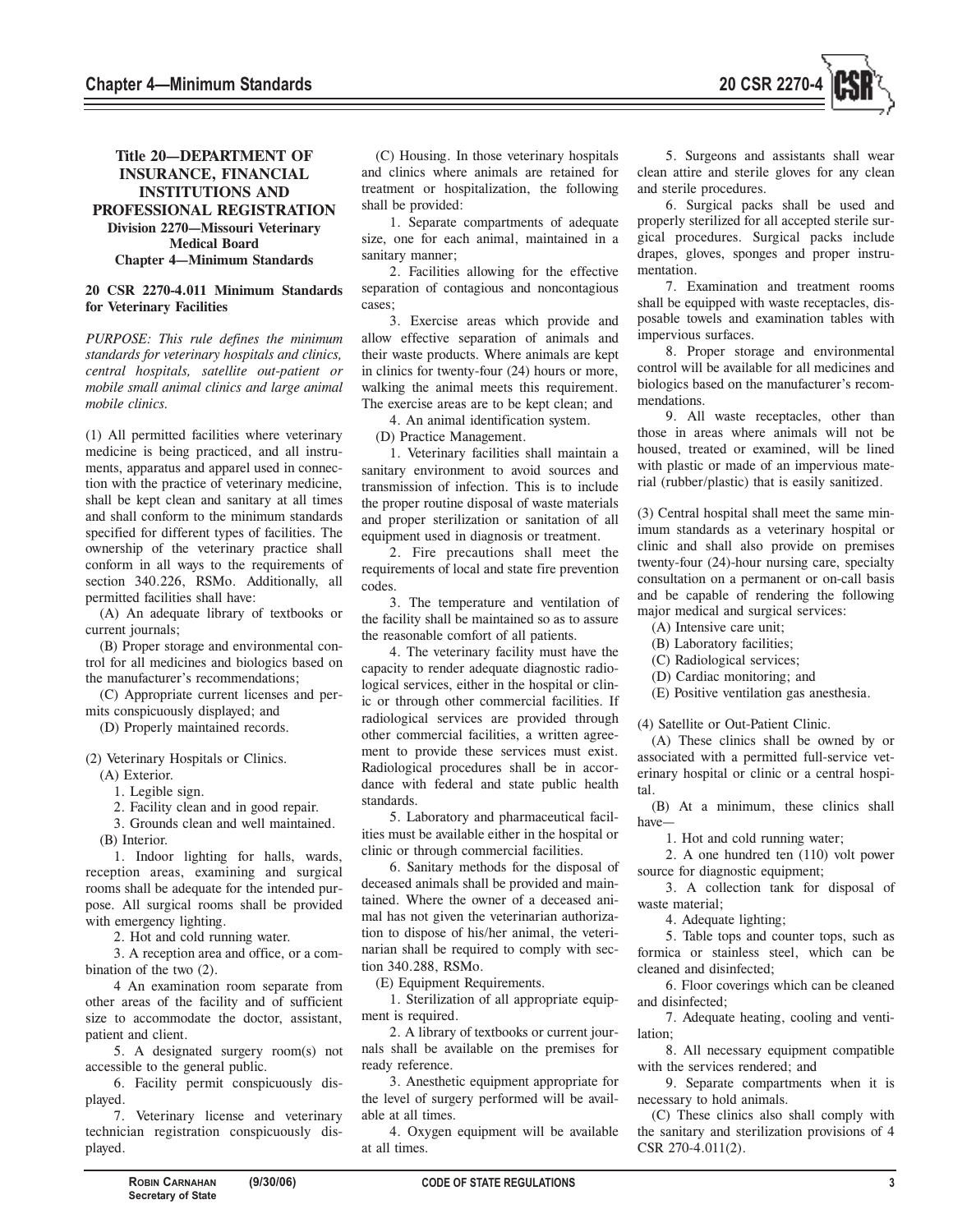(5) Mobile Small Animal Clinic.

(A) These clinics shall be owned by or associated with a permitted full-service veterinary hospital or clinic or a central hospital.

(B) These clinics shall be maintained in a clean fashion.

(C) At a minimum, these clinics shall have—

1. A method for disposal of waste materials;

2. A procedure for disposal of deceased animals;

3. The capability to sterilize or sanitize equipment;

4. Surgical packs; and

5. Separate compartments to transport animals.

(6) Large Animal Mobile Clinic.

(A) These clinics shall be maintained in a clean fashion.

(B) The vehicle shall contain those items of equipment that are necessary for the veterinarian to perform physical examinations, surgical procedures and medical treatments consistent with the standards of the profession and the type of veterinary services being rendered. Standard items equipping the unit should include, but not be limited to, the following:

1. If sterile surgery is to be performed, sterile surgical instruments, suturing materials, syringes and needles should be carried;

2. Protective clothing, rubber or disposable boots and a means to clean them between each visit to each premises as the disease warrants;

3. Current and properly stored pharmaceuticals and biologicals;

4. A means of cold sterilization; and

5. Obstetrical sleeves for rectal palpation which shall be cleaned and sanitized between each premises. If disposable sleeves are used, a new sleeve shall be used at each premises.

*AUTHORITY: sections 340.210, 340.224 and 340.264, RSMo 2000.\* This rule originally filed as 4 CSR 270-4.011. Original rule filed Nov. 4, 1992, effective July 8, 1993. Amended: Filed April 14, 1994, effective Sept. 30, 1994. Amended: Filed Dec. 1, 2005, effective June 30, 2006. Moved to 20 CSR 2270-4.011, effective Aug. 28, 2006.*

*\*Original authority: 340.210, RSMo 1992, amended 1993, 1995, 1999; 340.224, RSMo 1992; and 340.264, RSMo 1992, 1999.*

## **20 CSR 2270-4.021 Minimum Standards for Emergency Clinics/Services**

*PURPOSE: This rule defines the minimum standards for emergency clinics and services.* 

(1) Emergency clinics are facilities which advertise or otherwise purport to provide veterinary medical services on a twenty-four (24)-hour basis or during periods when these services are not normally available through other facilities. Nothing contained in this rule is intended to prohibit any permitted facility from providing services of an emergency nature.

(2) The minimum staffing requirements for an emergency facility shall include a licensed veterinarian on the premises at all times during the posted hours of operation.

(3) Advertisements for emergency facilities shall clearly state—

(A) A licensed veterinarian is on the premises during the posted emergency hours;

(B) The hours the facility will provide emergency service; and

(C) The address and telephone number of the facility.

(4) Medical Records.

(A) When continuing care of the patient is required following emergency clinic service, the animal owner shall be provided with a legible copy of the medical record to be transferred to the next attending veterinarian.

(B) The minimum information included in the medical record shall consist of the following:

1. Physical examination findings;

2. Dosages and time of administration of medications;

3. Copies of diagnostic data or procedures;

4. All radiographs, for which the facility shall obtain a signed release when transferred;

5. Surgical summary;

6. Tentative diagnosis and prognosis; and

7. Follow-up recommendations.

(5) Equipment. In addition to the equipment for veterinary hospitals and clinics, all emergency facilities also shall have the equipment necessary to perform standard emergency medical procedures, including, but not limited to:

(A) The capacity to render timely and adequate diagnostic radiologic services on premises;

(B) The capacity to render timely and adequate laboratory services; and

(C) The ability to provide diagnostic cardiac monitoring.

*AUTHORITY: section 340.210, RSMo Supp. 1993.\* This rule originally filed as 4 CSR 270-4.021. Original rule filed Nov. 4, 1992, effective July 8, 1993. Moved to 20 CSR 2270-4.021, effective Aug. 28, 2006.*

*\*Original authority: 340.210, RSMo 1992, amended 1993.*

#### **20 CSR 2270-4.031 Minimum Standards for Practice Techniques**

*PURPOSE: This rule defines the minimum standards for the delivery of various services.* 

(1) Radiological Services.

(A) All veterinary facilities must have adequate diagnostic radiological services, unless there exists a written agreement to provide these services through another facility.

(B) A radiograph is the property of the veterinarian or the veterinary facility which originally ordered it to be prepared. However, the radiograph or a copy of it shall be released within a reasonable time period upon the request of another treating veterinarian who has the authorization of the owner of the animal to which it pertains or directly to the owner. An original radiograph shall be returned to the originating veterinarian within a reasonable time period after written request. Radiographs originating at an emergency hospital or clinic shall become the property of the next attending veterinary facility upon receipt. Documented proof of transfers of radiographs shall be verifiable.

(C) Radiographs should be stored and maintained for a minimum of five (5) years. All exposed radiographic films shall have a permanent identification, legibly exposed in the film emulsion, which will include the following:

1. The hospital or clinic name or facility permit number;

2. The identity of the person taking the radiograph;

3. Client identification;

4. Patient identification; and

5. The date the radiograph was taken.

(2) Laboratory Services and Equipment.

(A) Clinical pathology and histopathology diagnostic laboratory services must be available within the veterinary facility or through outside services.

(B) Laboratory data is the property of the veterinarian or the veterinary facility which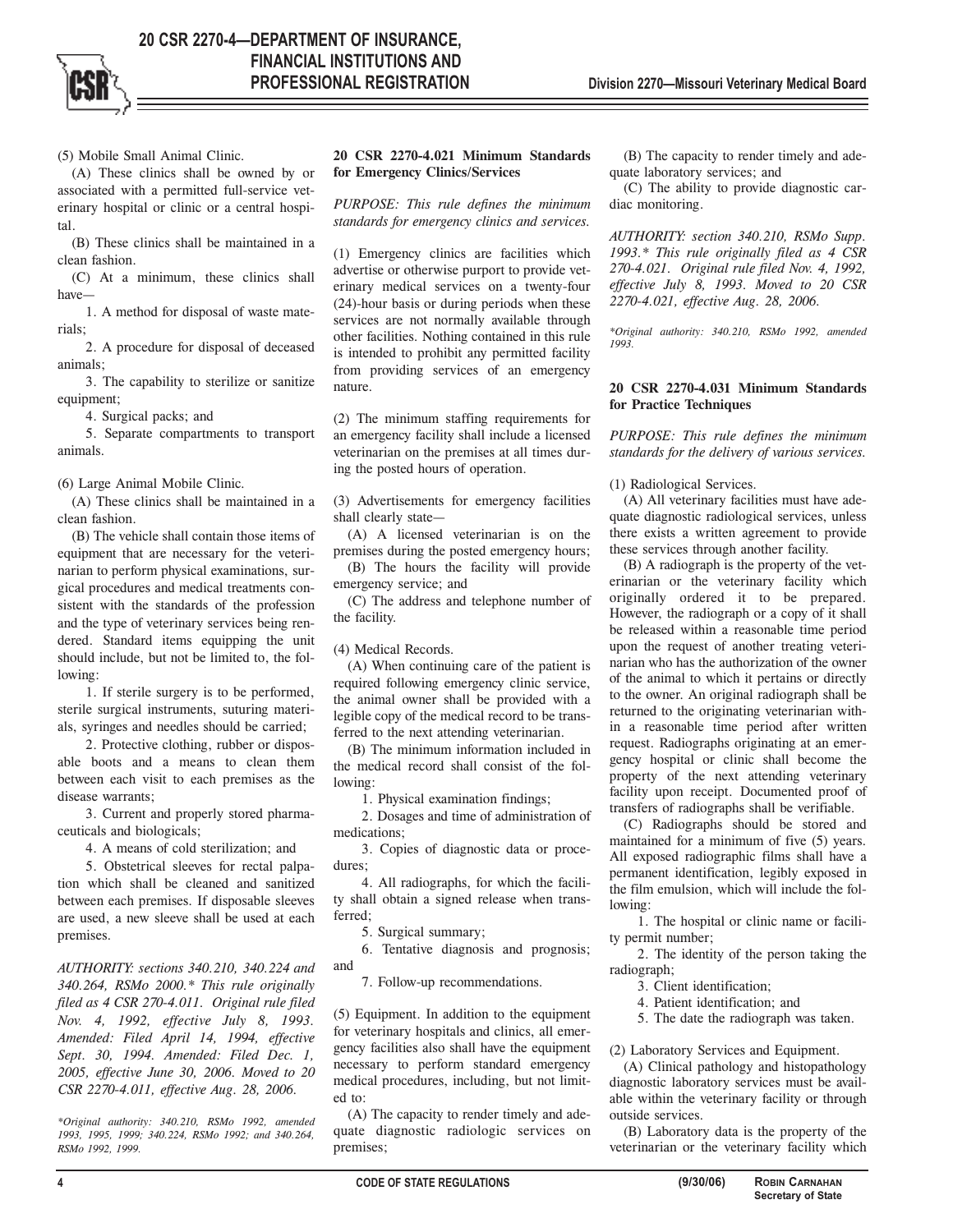

originally ordered it to be prepared and a copy shall be released within a reasonable time period upon the request of another veterinarian who has the authorization of the owner of the animal to which it pertains or directly to the owner.

(C) A laboratory must be equipped with a microscope.

#### (3) Dispensed Drug Labeling.

(A) No legend drug or biologic shall be prescribed, dispensed or administered without the establishment of a veterinarian-clientpatient relationship or the direct order of a licensed veterinarian who has an established veterinarian-client-patient relationship with that animal(s).

(B) The veterinarian in charge is responsible for assuring that any legend drugs and biologicals prescribed for use in the veterinary facility are properly administered, for maintaining accurate records to include strength, dosage and quantity of all medications used or prescribed and for instructions to clients on the administration of drugs when the veterinarian will not be providing direct supervision.

(C) All drugs and biologicals shall be maintained, administered, dispensed and prescribed in compliance with state and federal laws.

(D) All repackaged legend drugs dispensed for companion animals shall be in approved safety closure containers, except that this provision shall not apply to drugs dispensed to any person who requests that the medication not be placed in these containers, or in those cases in which the medication is of a form or size that it cannot be dispensed reasonably in these containers.

(E) All drugs dispensed shall be labeled in compliance with all state and federal laws and as a minimum include:

1. Name, address and telephone number of the facility;

- 2. Patient's name;
- 3. Date dispensed;
- 4. Directions for use;

5. Name, strength (if more than one (1) dosage form exists), and quantity of drug and the expiration date when available; and

6. Name of prescribing veterinarian.

(F) All clients shall have the right to receive a written prescription from their veterinarian to take to the pharmacy of their choice so long as a valid veterinarian-patientclient relationship exists.

(G) Records shall be maintained of all medications prescribed and dispensed for any animal or group of animals in that animal's individual record or the herd owner's record. These pharmacy records may be transferred,

in whole or in part, from one veterinarian to another, in writing or by telephone, at the request of the client/owner, when necessary to continue treatment or disease prevention medication started by the original attending veterinarian.

## (4) Vaccinations.

(A) A vaccination is the administration of a vaccine to an animal in an attempt to prevent disease.

(B) A veterinarian-client-patient relationship must exist prior to administration or dispensing of a vaccine for diseases which are communicable to humans and which are of a public health significance in order to ensure that the patient is medically fit to receive it. In order to implement the exemption provisions of section 340.216.1(5), RSMo, the board recognizes that the following diseases are communicable to humans and are of public health significance, and that only a veterinarian may immunize or treat an animal for these diseases:

1. Brucellosis; and

2. Rabies.

(C) A plan for initial vaccination and subsequent revaccinations shall be formulated and communicated to the client.

(D) No vaccine shall be dispensed or administered unless provision has been made for treatment of vaccination-related emergencies. If this treatment is not to be provided on-site, clients will be advised where emergency service is provided.

(5) Disposal of Dead Animals. Sanitary methods for the disposal of deceased animals shall be provided and maintained. When the owner of a deceased animal has not given the veterinarian authorization to dispose of his/her animal, the veterinarian shall be required to retain the carcass for at least three (3) days following the death or three (3) days after notification to the owner, whichever is longer, in accordance with  $340.288.4$ . RSMo.

## (6) Anesthesia Services.

(A) General anesthesia is a condition caused by the administration of a drug or combination of drugs sufficient to produce a state of unconsciousness or dissociation and blocked response to a given pain or alarming stimulus. Appropriate and humane methods of anesthesia, analgesia and sedation shall be utilized to minimize pain and distress during surgical procedures.

(B) A veterinarian shall comply with the following standards when administering a general anesthetic:

1. Every animal shall be given a physical examination within twelve (12) hours prior to the administration of an anesthetic; and

2. The animal under general anesthesia shall be under continuous observation until at least the swallowing reflex has returned and shall not be released to the client until the animal demonstrates a righting reflex. This shall not preclude direct transfer of an animal under anesthesia to a suitable facility for referred observation.

(C) Equipment.

1. Anesthetic equipment in accordance with the level of surgery performed will be available at all times. The minimum amount of support equipment required for the delivery of assisted ventilation will be—

A. Resuscitation bags of appropriate volumes; and

B. An assortment of endotracheal tubes with cuffs in working condition.

2. Oxygen equipment will be available at all times.

3. Some method of respiratory monitoring is mandatory, such as observing chest movements, watching the rebreathing bag or use of a respirometer. Some method of cardiac monitoring is recommended and may include use of a stethoscope or electrocardiographic monitor.

(D) Effective means shall be provided for exhausting waste gases from hospital areas in which inhalation anesthesia is used. These means shall comply with existing federal, state and local regulations and may include use of filtration canisters, gravitational or negative-suction venting, or a combination of these.

(E) Anesthetic equipment will be maintained in proper working condition.

## (7) Surgical Services.

(A) Sterile surgery shall be defined as procedures in which aseptic technique is practiced in patient preparation, instrumentation and surgical attire.

(B) Surgery Room.

1. A room shall be designated for aseptic surgery and it shall be clean, orderly and properly maintained.

2. Nothing in this section shall preclude performance of emergency aseptic surgical procedures in another room when the room designated for that purpose is already occupied.

3. The surgery room will be well-lighted and will be provided with effective emergency lighting.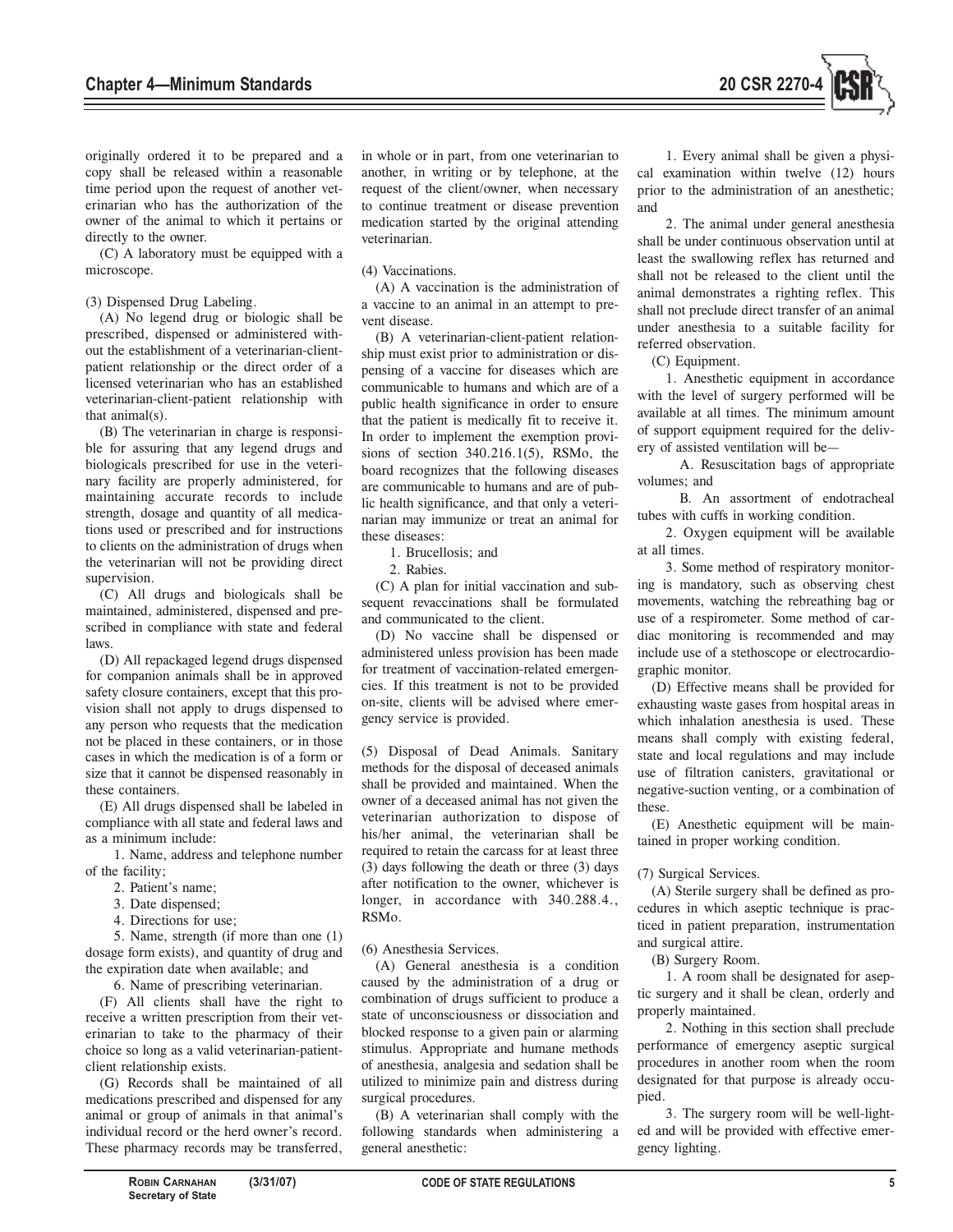4. The floors, table tops and counter tops of the surgery room will be of a material suitable for regular disinfection and cleaning, and will be cleaned and disinfected regularly.

(C) Instruments and Equipment.

1. Instruments and equipment will be—

A. Adequate for the type of surgical service provided; and

B. Sterilized by a method acceptable for the type of surgery for which they will be used.

2. In any sterile procedure, a sterile pack will be used.

(D) Sterilization. Aseptic surgery requires sterilization of all appropriate equipment. An acceptable method of sterilization must be used on all instruments, packs and equipment intended for use in aseptic surgical procedures.

(E) Attire for surgical service. When performing clean surgery, the surgeon(s) and ancillary personnel shall wear clean clothing.

(8) Dental Service.

(A) Dental operation shall mean—

1. The application or use of any instrument or device to any portion of an animal's tooth, gum or any related tissue for the prevention, cure or relief of any wound, fracture, injury or disease of an animal's tooth, gum or related tissue; and

2. Preventive dental procedures including, but not limited to, the removal of calculus, soft deposits, plaque, stains or the smoothing, filing or polishing of tooth surfaces.

(B) Nothing in this rule shall prohibit any person from utilizing cotton swabs, gauze, dental floss, dentifrice, toothbrushes or similar items to clean an animal's teeth.

*AUTHORITY: sections 340.200 and 340.210, RSMo 2000.\* This rule originally filed as 4 CSR 270-4.031. Original rule filed Nov. 4, 1992, effective July 8, 1993. Amended: Filed April 14, 1994, effective Sept. 30, 1994. Amended: Filed March 10, 1995, effective Sept. 30, 1995. Amended: Filed Oct. 10, 1995, effective April 30, 1996. Amended: Filed April 1, 2003, effective Sept. 30, 2003. Moved to 20 CSR 2270-4.031, effective Aug. 28, 2006.*

*\*Original authority: 340.200, RSMo 1992, amended 1999 and 340.210, RSMo 1992, amended 1993, 1995, 1999.*

#### **20 CSR 2270-4.041 Minimum Standards for Medical Records**

*PURPOSE: This rule describes the minimum standards for medical records.* 

(1) Every veterinarian performing any act requiring a license pursuant to the provisions of 340.200(28), RSMo upon any animal or group of animals shall prepare a legible, written, individual (or group) animal and client record concerning the animal(s) which shall contain the requirements listed here. The medical record will provide documentation that an adequate physical examination was performed.

(A) Name, address and telephone number of animal's owner or agent.

(B) Name or identity, or both, of the animal(s), including age, sex, breed, weight and color, where appropriate.

(C) A brief history.

(D) Notations of the physical examination.

(E) Treatments or intended treatment plans, or both, including medications, amounts administered, dispensed or prescribed and frequency of use.

(F) A diagnosis or tentative diagnosis.

(G) When pertinent, a prognosis.

(H) Progress notes and disposition of the case.

(I) Dates (beginning and ending) of custody of the animal with daily notations.

(J) In the case of vaccination clinics, a certificate including the information required by subsections  $(1)(A)$  and  $(B)$  may serve as the medical record.

(K) The veterinarian who created the record.

(L) Name of the veterinarian who orders any radiographs.

(2) Record and Radiograph Storage. All records and radiographs shall be maintained for a minimum of five (5) years after the last visit. Copies of records will be made available within a reasonable period of time upon the request of another treating veterinarian who has the authorization of the owner of the animal to which it pertains or directly to the owner. Documented proof of transfers of radiographs will be verifiable.

(3) Computer Records. Computer records are acceptable medical records so long as the security of the computer is maintained. If computer records are used by a veterinarian, a daily and cumulative monthly back-up on a separate disk or magnetic tape shall be made. The board strongly recommends that the information required in section (1) of this rule be maintained on hard copy.

*AUTHORITY: sections 340.210, 340.264 and 340.284, RSMo 2000.\* This rule originally filed as 4 CSR 270-4.041. Original rule filed Nov. 4, 1992, effective July 8, 1993. Amended: Filed Dec. 1, 2005, effective June*

*30, 2006. Moved to 20 CSR 2270-4.041, effective Aug. 28, 2006.* 

*\*Original authority: 340.210, RSMo 1992, amended 1993, 1995, 1999; 340.264, RSMo 1992, 1999; and 340.284, RSMo 1992.*

## **20 CSR 2270-4.042 Minimum Standards for Continuing Education for Veterinarians**

*PURPOSE: This rule defines the minimum standards for continuing education for veterinarians. In August, 1999 Senate Bill 424 became effective which revised Chapter 340.* 

(1) Pursuant to 340.258, RSMo, all licensees shall provide satisfactory evidence of having completed at least ten (10) hours of continuing education each year that is relevant to the practice of veterinary medicine and in accordance with this rule in order to renew their **licenses** 

(2) The continuing education reporting period shall begin each year on December 1 and end November 30 of the following year. Continuing education hours earned after November 30 shall apply to the next reporting cycle. A renewal license will not be issued until all renewal requirements have been met.

(3) For the license renewal due on November 30, 2002, and each subsequent renewal thereafter, the licensee shall certify that he/she has obtained at least ten (10) hours of continuing education during the year preceding the license renewal on the renewal form provided by the board. The renewal form shall be mailed directly to the board office prior to November 30 of each year. The licensee shall not submit the record of continuing education attendance to the board except in the case of a board audit. A licensee is not required to obtain any continuing education hours for the reporting period in which the licensee graduates from an accredited school of veterinary medicine and is initially licensed to practice as a veterinarian in Missouri.

(4) Every licensee shall maintain full and complete records of all approved continuing education hours earned for the two (2) previous reporting periods in addition to the current reporting period. The records shall document the titles of the courses taken, dates, locations, course sponsors, number of hours earned and certificate of attendance or completion. The board may conduct an audit of licensees to verify compliance with the continuing education requirements. Licensees shall assist the board in its audits by providing timely and complete responses to the board's inquiries.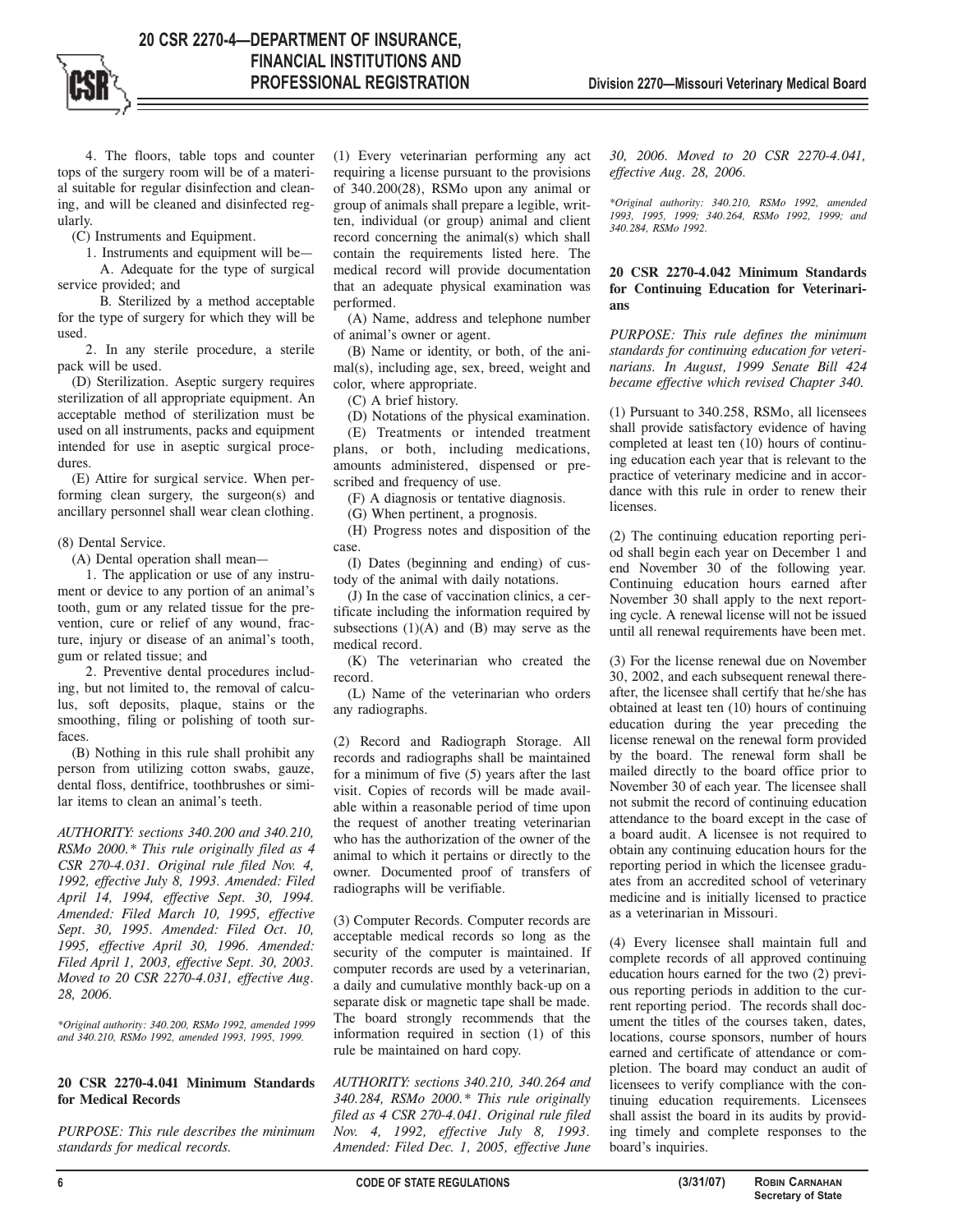

(5) Violation of any provision of this rule shall be grounds for discipline in accordance with section 340.264, RSMo.

(6) A continuing education hour includes but is not limited to:

(A) Fifty (50) minutes of attendance at an approved workshop or seminar;

(B) Fifty (50) minutes of reading an approved scientific journal;

(C) Twenty-five (25) minutes of presentation in an approved workshop or seminar. No credit shall be granted for any subsequent presentations on the same subject matter during the same renewal period;

(D) Completion of academic course work for credit in veterinary medicine at an accredited college of veterinary medicine with one (1) credit hour equaling ten (10) continuing education hours.

(7) The required ten (10) hours may be satisfied through any combination of the following education activities:

(A) Attendance or presentation at scientific workshops or seminars approved by this board;

(B) Completion of audio or video recordings, electronic, computer or interactive materials or programs on scientific subjects prepared or sponsored by any of the organizations defined in section (8) below. The licensee must obtain written certification of course completion from the sponsor;

(C) A maximum of two (2) hours of selfstudy reading approved scientific journals;

(D) A maximum of four (4) hours attendance in an approved workshop or seminar on non-scientific subjects relating to the practice of veterinary medicine such as communication skills, medical record keeping, stress management or practice management;

(E) A maximum of four (4) hours of audio or video recordings, electronic, computer or interactive materials or programs on non-scientific subjects, as set forth in subsection (7)(D) above, and prepared or sponsored by any of the organizations defined in section (8) below. The licensee must obtain written certification of course completion from the sponsor; or

(F) Study in a graduate resident program at an American Veterinary Medical Association approved veterinary school will satisfy the continuing education requirements for the year in which the veterinarian is enrolled in such program.

(8) Workshops, seminars and prepared materials on scientific and non-scientific subjects relating to veterinary medicine approved by or sponsored by the following organizations are approved:

(A) American Veterinary Medical Association;

(B) Specialty groups of the American Veterinary Medical Association;

(C) Regional meetings such as Central Conference and Western Veterinary Conference;

(D) Any state or province veterinary medical association;

(E) Any local or regional veterinary medical association;

(F) The American Animal Hospital Association;

(G) American veterinary schools accredited by the American Veterinary Medical Association;

(H) Any state veterinary academy;

(I) American Association of Veterinary State Boards (AAVSB) or its successor— Registry of Approved Continuing Education (RACE); and

(J) Any national, regional and speciality veterinary organizations; and

(K) Other programs receiving prior approval from this board.

(9) With the exception of any of the previously mentioned educational organizations, any other regularly organized group of veterinarians that wants to sponsor an educational program to meet the standards for license renewal in Missouri shall submit two (2) copies of the program schedule and outline to the board's executive director not fewer than thirty (30) days prior to the date of the program. The outline must include the program's subject matter, the number of hours required for its presentation and the identity and qualifications of the speakers and instructors. The board shall review the schedule and outline to determine if approval will be granted. The board will not consider requests for approval of any program submitted after it has already been presented.

(10) The following scientific journals are approved by the board:

(A) *Journal of the American Veterinary Medical Association*;

(B) *The Journal of Veterinary Research*;

(C) *Veterinary Medicine*;

(D) Publications of the American Veterinary Medical Association Approved Constituent Specialty Groups;

(E) Compendium of continuing education; (F) *Journal of American Animal Hospital Association*;

(G) Other publications approved in advance by the board.

(11) The board shall waive continuing education requirements as required by section 41.946, RSMo and grant a waiver or an extension of time for continuing education requirements to a licensee for good cause. Any licensee seeking renewal of a license or

certificate without having fully complied with these continuing education requirements who wishes to seek a waiver or extension of the requirements shall file with the board a renewal application, a statement setting forth the facts concerning the noncompliance, a request for waiver or an extension of time in which to complete the continuing education requirements and, if desired, a request for an interview before the board. If the board finds from the statement or any other evidence submitted, that good cause has been shown for waiving the continuing education requirements, or any part thereof, or for granting an extension of time in which to obtain the required continuing education hours, the board shall waive part or all of the requirements for the renewal period for which the licensee has applied or grant an extension of time, not to exceed six (6) months, in which to obtain the required continuing education hours. At that time, the licensee will be requested to submit the required renewal fee.

(A) Good cause shall be defined as an inability to devote sufficient hours to fulfilling the continuing education requirements during the applicable renewal period based on one of the following reasons:

1. Full-time service in the armed forces of the United States during a substantial part of the renewal period; or

2. An incapacitating illness; or

3. Undue hardship.

(B) If an interview before the board is requested at the time the request for waiver or extension is filed, the licensee shall be given at least twenty (20) days written notice of the date, time and place of the interview.

(12) Continuing education credit hours used to satisfy the continuing education requirements of another state may be submitted to fulfill the requirements of this state if the other state's continuing education requirements are substantially equal to or greater than the requirements of this state.

(13) A licensee who completes more than ten (10) continuing education hours, excluding self-study, during the current reporting period may receive credit for the excess hours, not to exceed ten (10), in the next succeeding reporting period. Continuing education hours cannot be carried over more than one continuing education reporting period after being earned.

(14) Any licensee who seeks to renew an inactive, retired or noncurrent license shall submit proper evidence that s/he has obtained at least ten (10) continuing education hours for each year that his/her license was inactive, retired or noncurrent. These required approved continuing education credits shall not exceed a total of fifty (50) hours. The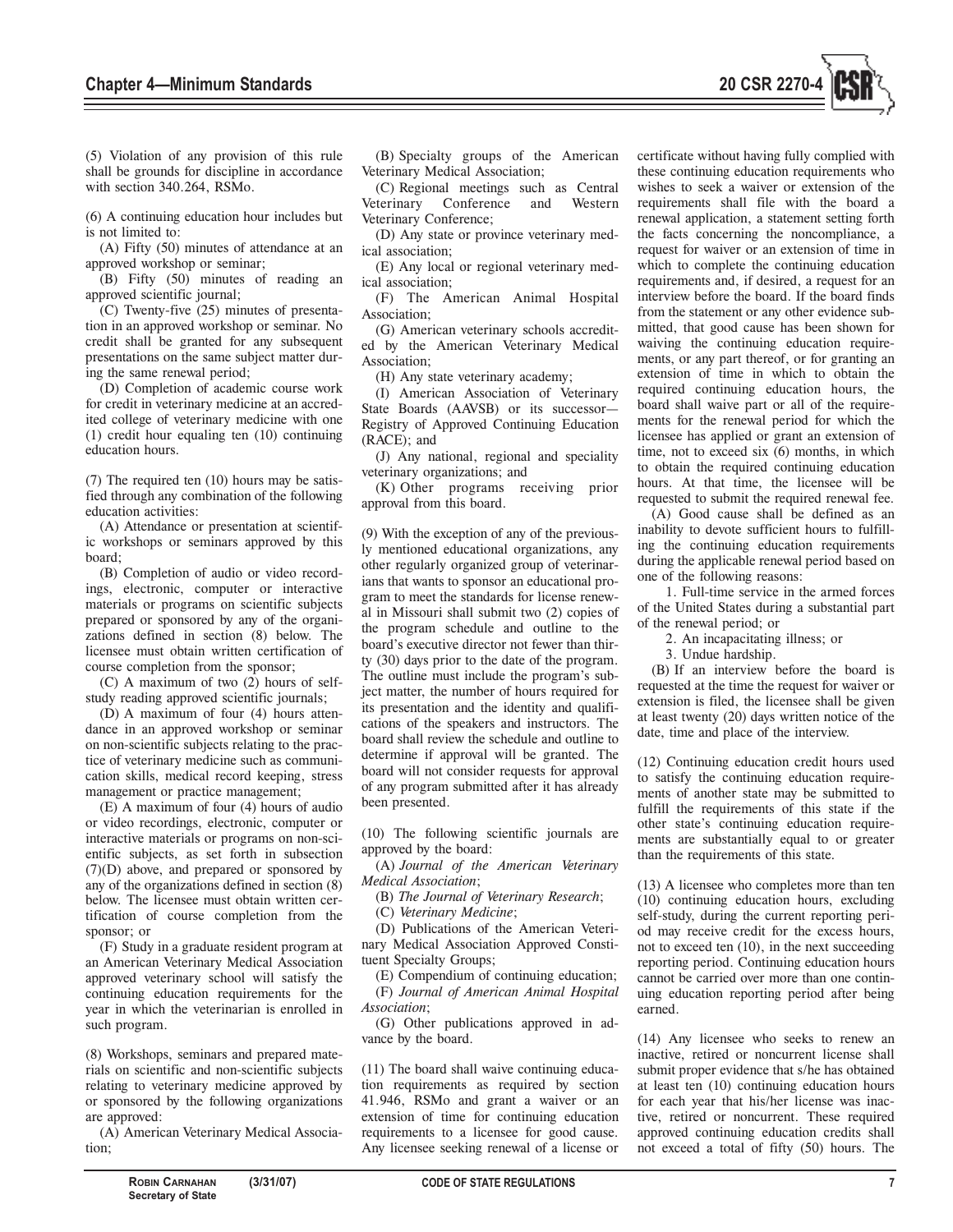required hours must have been obtained within three (3) years prior to renewal.

*AUTHORITY: sections 41.946, 340.210, 340.258 and 340.268, RSMo 2000.\* This rule originally filed as 4 CSR 270-4.042. Original rule filed April 13, 2001, effective Oct. 30, 2001. Amended: Filed April 1, 2003, effective Sept. 30, 2003. Amended: Filed June 25, 2004, effective Dec. 30, 2004 Moved to 20 CSR 2270-4.042, effective Aug. 28, 2006. Amended: Filed Oct. 16, 2006, effective April 30, 2007.*

*\*Original authority: 41.946, RSMo 1991; 340.210, RSMo 1992, amended 1993, 1995, 1999; 340.258, RSMo 1992, amended 1999; and 340.268, RSMo 1992.*

## **20 CSR 2270-4.050 Minimum Standards for Continuing Education for Veterinary Technicians**

*PURPOSE: This rule defines the minimum standards for continuing education for veterinary technicians.* 

(1) Each licensee shall certify by signature, under penalty of perjury that s/he has completed five (5) hours of continuing education units (CEUs).

(2) At least three (3) hours of the five (5) hour per year requirement shall be obtained by attending a formal meeting.

(3) The other two (2) hours of the five (5) hour requirement may be fulfilled by—

(A) One (1) clock hour of consultation with another registered veterinary technician or licensed veterinarian other than the applicant's supervisor. This consultation shall be documented by reporting the name and profession of the person with whom the applicant consulted, the date, time and subject matter(s) discussed on the annual renewal registration application; and

(B) One (1) clock hour of reading from a professional journal. This reading shall be documented by reporting the name and publication date of the journal and the subject matter of the article(s) read on the annual renewal registration application.

(4) A registered veterinary technician may accumulate the required five (5) hours of continuing education for up to two (2) years. For example, if a formal meeting included ten (10) hours of CEUs, the applicant could report five (5) hours the year the meeting was held and report the other five (5) hours the next year. Under no circumstances can CEU

credits be carried over more than one (1) renewal year after being earned.

(5) Every licensee shall maintain full and complete records of all approved continuing education hours earned for the two (2) previous reporting periods in addition to the current reporting period. The records shall document the titles of the courses taken, dates, locations, course sponsors, number of hours earned and certificate of attendance or completion. The board may conduct an audit of licensees to verify compliance with the continuing education requirements. Licensees shall assist the board in its audits by providing timely and complete responses to the board's inquiries.

(6) Violation of any provision of this rule shall be grounds for discipline in accordance with section 340.264, RSMo.

(7) The board shall waive continuing education requirements as required by section 41.946, RSMo and otherwise may grant a waiver or an extension of time for continuing education requirements to a license for good cause. Any licensee seeking renewal of a license or certificate without having fully complied with these continuing education requirements who wishes to seek a waiver or extension of the requirements shall file with the board a renewal application, a statement setting forth the facts concerning the noncompliance, a request for waiver or extension of time in which to complete the continuing education requirements and, if desired, a request for an interview before the board. If the board finds from the statement or any other evidence submitted, that good cause has been shown for waiving the continuing education requirements, or any part thereof, or for granting an extension of time in which to obtain the required continuing education hours, the board shall waive part or all of the requirements for the renewal period for which the licensee has applied or grant an extension of time, not to exceed six (6) months, in which to obtain the required continuing education hours. At that time, the licensee will be requested to submit the required renewal fee.

(A) Good cause shall be defined as an inability to devote sufficient hours to fulfilling the continuing education requirements during the applicable renewal period based on one of the following reasons:

1. Full-time service in the armed forces of the United States during a substantial part of the renewal period; or

- 2. An incapacitating illness; or
- 3. Undue hardship.

(B) If an interview before the board is requested at the time the request for waiver or extension is filed, the licensee shall be given at least twenty (20) days written notice of the date, time and place of the interview.

*AUTHORITY: sections 41.946, 340.210, 340.258 and 340.324, RSMo 2000.\* This rule originally filed as 4 CSR 270-4.050. Original rule filed Nov. 4, 1992, effective July 8, 1993. Amended: Filed April 13, 2001, effective Oct. 30, 2001. Amended: Filed June 25, 2004, effective Dec. 30, 2004. Moved to 20 CSR 2270-4.050, effective Aug. 28, 2006.*

*\*Original authority: 41.946, RSMo 1991; 340.210, RSMo 1992, amended 1993, 1995, 1999; 340.258, RSMo 1992, amended 1999; and 340.324, RSMo 1992, amended 1999.*

## **20 CSR 2270-4.060 Minimum Standards for Supervision**

## *PURPOSE: This rule defines the minimum standards for supervision.*

(1) Duties of the Supervising Veterinarian—

(A) The supervising veterinarian shall be responsible for determining the competency of the veterinary technician, veterinary medical candidate, temporary licensee, provisional licensees, veterinary medical preceptee or unregistered assistant to perform delegated animal health care tasks;

(B) The supervising veterinarian of a veterinary technician, veterinary medical candidate, temporary licensee, provisional licensees, veterinary medical preceptee or unregistered assistant shall make all decisions relating to the diagnosis, treatment, management and future disposition of the animal patient; and

(C) The supervising veterinarian shall have examined the animal patient prior to the delegation of any animal health care task to either a veterinary technician, veterinary medical candidate, temporary licensee, provisional licensees, veterinary medical preceptee or an unregistered assistant. The examination of the animal patient shall be conducted at such time as good veterinary medical practice requires consistent with the particular delegated animal health care task.

(2) The required levels of supervision of individuals with different levels of training performing various delegated animal health care tasks are designated in the accompanying table, included herein.

(3) The supervising veterinarian must be in good standing. To be in good standing the veterinarian's license(s) must be current and unencumbered.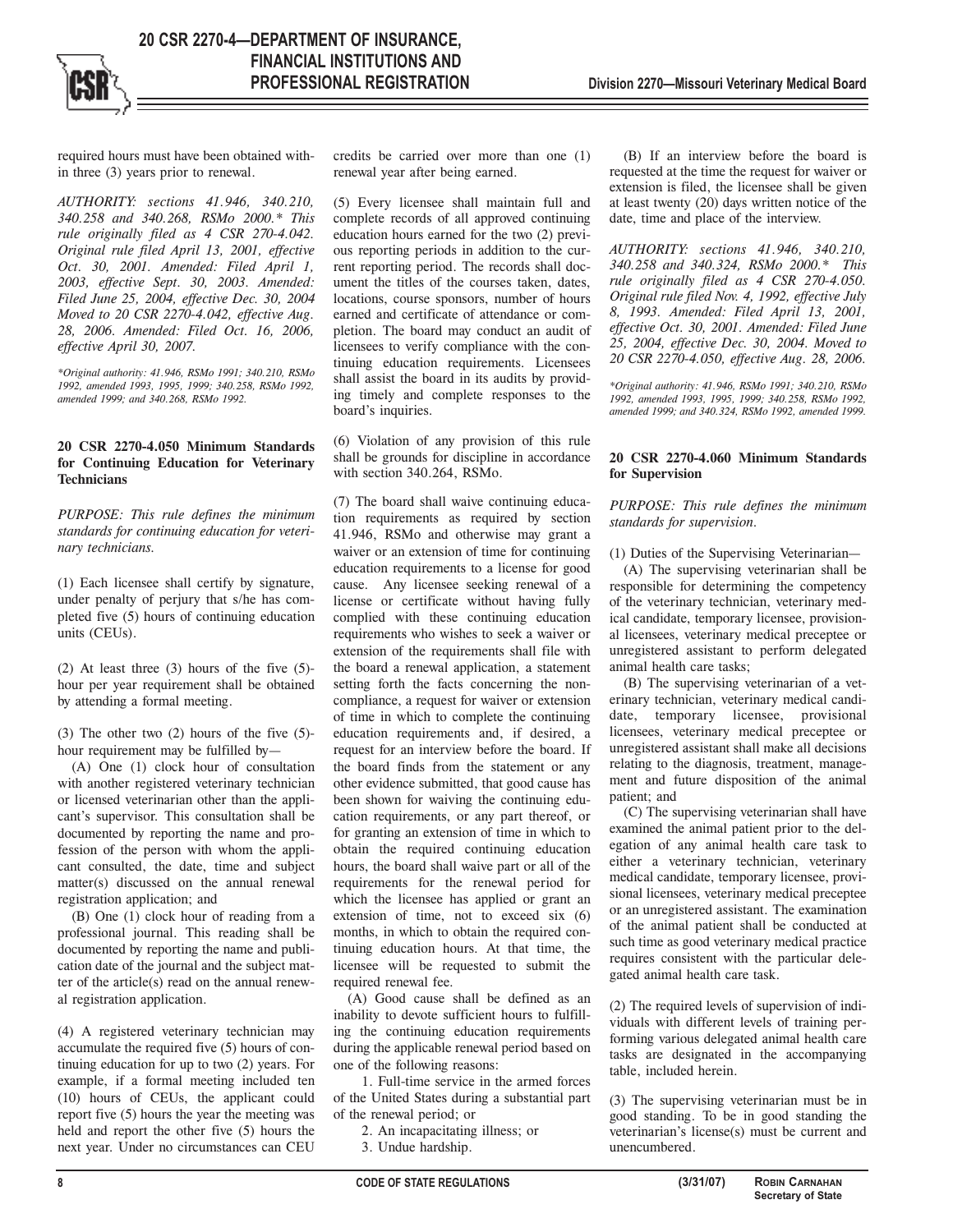|                                                                                                                     | MONITORING*<br><b>ANESTHESIA</b>                                                                                                                                                                                                                                                                                                                                                                                      | <b>INDUCTION</b> | <b>EUTHANASIA</b>                                                                                                | SURGERY     | <b>DIAGNOSIS</b>                                                                                                                                         |                           | PRESCRIBING         | TREATMENT        |                                                                | <b>ADMINISTER</b> | <b>BIOLOGICS</b> | <b>ROUTINE</b><br>DENTAL |
|---------------------------------------------------------------------------------------------------------------------|-----------------------------------------------------------------------------------------------------------------------------------------------------------------------------------------------------------------------------------------------------------------------------------------------------------------------------------------------------------------------------------------------------------------------|------------------|------------------------------------------------------------------------------------------------------------------|-------------|----------------------------------------------------------------------------------------------------------------------------------------------------------|---------------------------|---------------------|------------------|----------------------------------------------------------------|-------------------|------------------|--------------------------|
|                                                                                                                     |                                                                                                                                                                                                                                                                                                                                                                                                                       |                  |                                                                                                                  |             |                                                                                                                                                          | TROLLED<br>2 <sub>S</sub> | NOT CON-<br>TROLLED | <b>@FACILITY</b> | $\begin{array}{ll} \text{NOT} @ \\ \text{FACTITY} \end{array}$ | <b>RABIES</b>     | <b>OTHERS</b>    | PROPHY-<br><b>LAXIS</b>  |
| TEMPORARY<br>LICENSEE                                                                                               | 凹                                                                                                                                                                                                                                                                                                                                                                                                                     | m                | 凹                                                                                                                | 凹           | 凹                                                                                                                                                        | $\Box$                    | 凹                   | O                | O                                                              | O                 | O                | m                        |
| VET. TECHNICIAN<br>(RVT)<br>REGISTERED                                                                              | 凹                                                                                                                                                                                                                                                                                                                                                                                                                     | ď,               | 凹                                                                                                                | ≏           | $\mathbf{a}$                                                                                                                                             | $\mathbf{a}$              | ≏                   | O                | 凹                                                              | $\Omega$          | 凹                | m                        |
| <b>UNREGISTERED</b><br><b>ASSISTANT</b>                                                                             | ď                                                                                                                                                                                                                                                                                                                                                                                                                     | △                | ď                                                                                                                | $\triangle$ | $\mathbf{\Omega}$                                                                                                                                        | $\mathbf{\Omega}$         | ≏                   | O                | ď                                                              | $\Box$            | ď,               | ረ                        |
| VETERINARY<br><b>STUDENT</b>                                                                                        | ď                                                                                                                                                                                                                                                                                                                                                                                                                     | ď                | ď                                                                                                                | ď           | ď                                                                                                                                                        | $\Omega$                  | $\bigcap$           | O                | m                                                              | $\Box$            | m                | ď                        |
| <b>CONSULTING**</b><br>FROM ALLIED<br><b>PROFESSIONS</b><br>LICENSEE                                                | $\mathbf{a}$                                                                                                                                                                                                                                                                                                                                                                                                          | $\triangle$      | $\mathbf{a}$                                                                                                     | ď           | ď                                                                                                                                                        | $\triangle$               | ≏                   | ď                | ď                                                              | $\triangle$       | $\mathbf{a}$     | ď                        |
| * Monitoring of or administration of pre-calculated dose of anesthesia<br>** Dentist, Chiropractor, Physician, etc. |                                                                                                                                                                                                                                                                                                                                                                                                                       |                  |                                                                                                                  |             |                                                                                                                                                          |                           |                     |                  |                                                                |                   |                  |                          |
| person treating the patient;<br>$A =$ Immediate Supervision:                                                        |                                                                                                                                                                                                                                                                                                                                                                                                                       |                  | the licensed veterinarian is in the immediate area and within audible and visual range of animal patient and the |             |                                                                                                                                                          |                           |                     |                  |                                                                |                   |                  |                          |
| Direct Supervision:<br>$\mathbf{I}$<br>$\mathbf{m}$                                                                 | the licensed veterinarian is on the premises where the animal is being treated and is quickly and easily available and the<br>animal has been examined by a licensed veterinarian at such times as acceptable veterinary medical practice requires consistent with the<br>particular delegated animal health care task;                                                                                               |                  |                                                                                                                  |             |                                                                                                                                                          |                           |                     |                  |                                                                |                   |                  |                          |
| $\frac{1}{\sigma}$                                                                                                  | acceptable veterinary medical practice requires consistent with the particular delegated health care task; provided that the patient is not in a<br>surgical plane of anesthesia and the licensed veterinarian is available for consultation on at least a daily basis;<br>Indirect Supervision: the licensed veterinarian need not be on the<br>of the animal patient or treatment protocol has been established and |                  |                                                                                                                  |             | premises but has given either written or oral instructions for the treatment<br>the animal has been examined by a licensed veterinarian at such times as |                           |                     |                  |                                                                |                   |                  |                          |

MISSOURI STATE VETERINARY MEDICAL BOARD REQUIRED LEVELS OF SUPERVISION MISSOURI STATE VETERINARY MEDICAL BOARD REQUIRED LEVELS OF SUPERVISION

 $D = Not Legal$